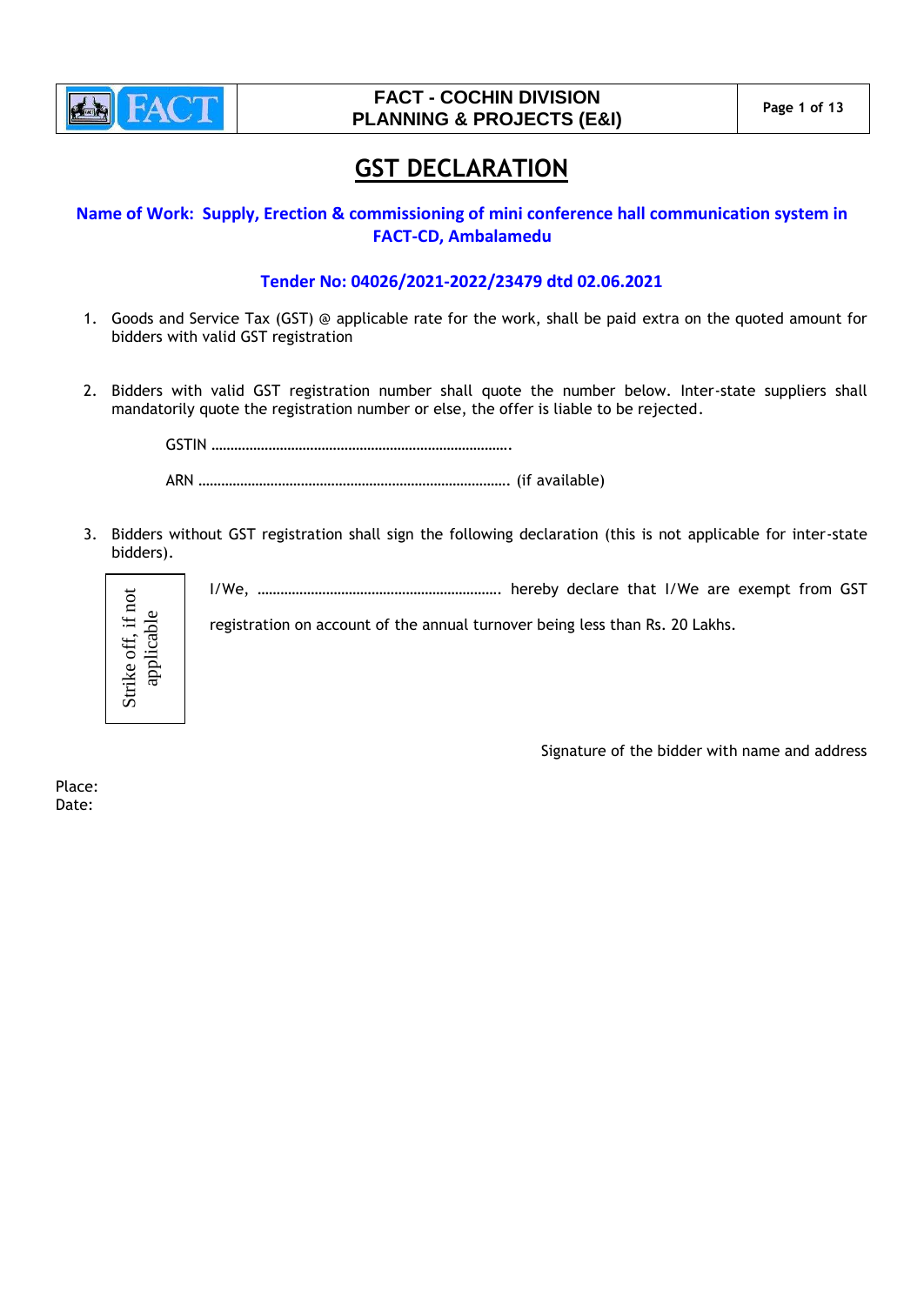

# **COMPLIANCE STATEMENT**

# **Name of Work: Supply, Erection & commissioning of mini conference hall communication system in FACT-CD, Ambalamedu**

# **Tender No: 04026/2021-2022/23479 dtd 02.06.2021**

I/We state that my/our quotation is in full compliance with the documents issued against the enquiry except for the deviations listed below:

## **LIST OF DEVIATIONS**

| Sl.No.          | Description | Reasons for deviation |  |  |  |  |
|-----------------|-------------|-----------------------|--|--|--|--|
|                 |             |                       |  |  |  |  |
|                 |             |                       |  |  |  |  |
|                 |             |                       |  |  |  |  |
|                 |             |                       |  |  |  |  |
|                 |             |                       |  |  |  |  |
|                 |             |                       |  |  |  |  |
|                 |             |                       |  |  |  |  |
|                 |             |                       |  |  |  |  |
|                 |             |                       |  |  |  |  |
|                 |             |                       |  |  |  |  |
|                 |             |                       |  |  |  |  |
|                 |             |                       |  |  |  |  |
|                 |             |                       |  |  |  |  |
| Name of vendor: |             |                       |  |  |  |  |

Name, Signature of the Bidder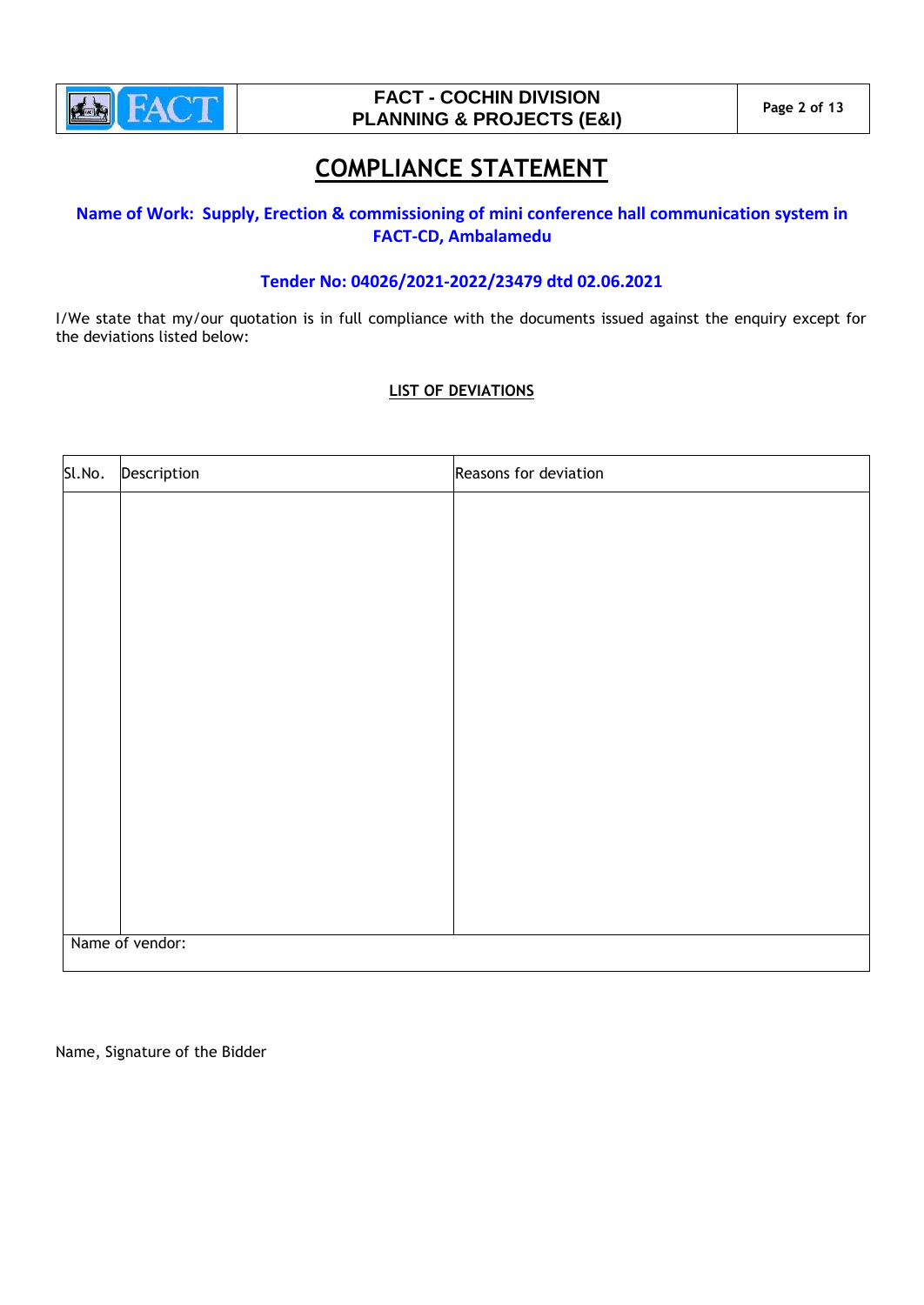

# **FACT - COCHIN DIVISION PLANNING & PROJECTS (E&I)** Page 3 of 13

# **FACT Cochin Division**

(Proforma of Bond to be executed on Stamp Paper of Rs.200/-)

| <b>FERTILISERS</b> | AND. | CHEMICALS | TRAVANCORF | I IMITED. | AND. |
|--------------------|------|-----------|------------|-----------|------|
|                    |      |           |            | FOR       |      |
|                    |      |           |            |           |      |

THIS CONTRACT made and entered into this the .....................................day of...............................by and between THE FERTILISERS AND CHEMICALS TRAVANCORE LIMITED, a Company registered in India with Registered Office at Eloor, Udyogamandal. P.O., Kerala State, herein after referred to as 'OWNER' which expression shall unless repugnant to the context and mean thereof include its legal successors and permitted **assigns** assigns of one part and……………................................................................................................................................................. Company registered in India as per......................................................................Act .................................................................................................................with registered office at ......................................................................................................................................................... hereinafter referred to as 'CONTRACTOR' which expression shall unless repugnant to the context and meaning thereof includes its legal successors and permitted assigns, on the other part.

WHEREAS CONTRACTOR submitted in response to invitation by owner tender for providing materials, labour, construction equipment and other related services and supervision thereof for the WORK first above mentioned in the title of this document, and WHEREAS OWNER conveyed to CONTRACTOR vide letter No............................dated.........................OWNER'S intent to entrust the WORK to CONTRACTOR under certain terms and conditions and CONTRACTOR has accepted the same.

Now, THEREFORE in consideration of the promises and mutual covenant contained herein, it is hereby agreed between the parties to carry out the work as per terms and conditions of the contract attached along with the WORK ORDER.

CONTRACTOR FERTILISERS AND CHEMICALS TRAVANCORE LIMITED

**Witness (1):**

 **(2):**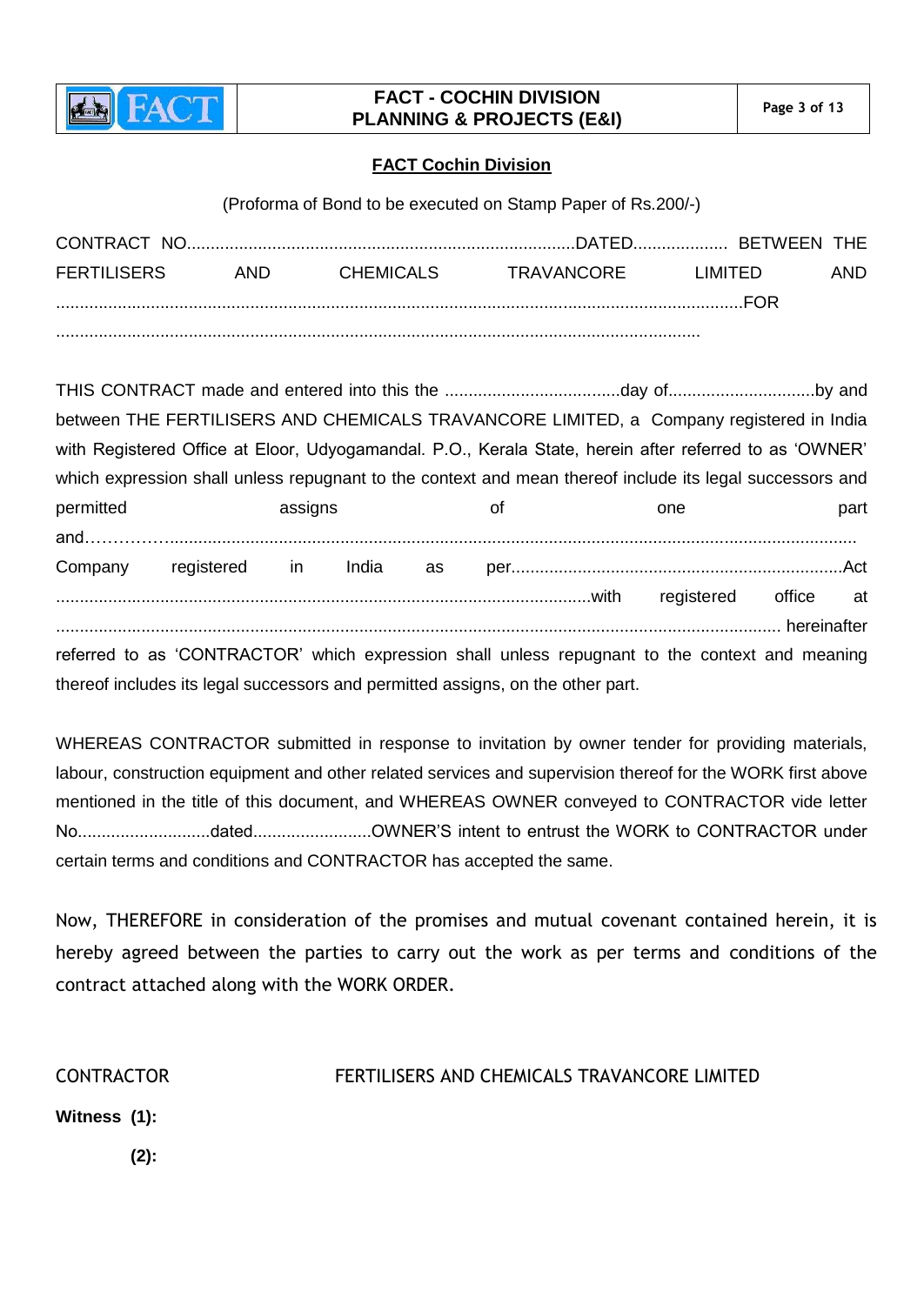

# **FACT - COCHIN DIVISION PLANNING & PROJECTS (E&I) Page 4 of 13**

Form of Bank Guarantee for SD

(In Rs.200/- stamp paper)

# NAME OF BANK & BRANCH ADDRESS

M/s. FACT COCHIN DIVISION AMBALAMEDU

----------------------------------------

Sirs,

Guarantee No: ………………………… Amount of Guarantee – Rs. Guarantee cover from ……………………to …………………………… Last date for lodgment of claim: ………………….

This Deed of Guarantee executed by the ………………..(Name of Bank), constituted under the …………………(Name of Act) having its Central Office at …………………. and amongst other places, a branch at …………………… (hereinafter referred to as the "Bank") in favour of M/S FACT Cochin Division, Ambalamedu (hereinafter referred to as the "Beneficiary"), for an amount not exceeding a Rs. …………../- (Rupees ………………….. only) at the request of ………………………………... (Hereinafter referred to as the "Contractor").

This guarantee is issued subject to the condition that the liability of the Bank under this guarantee is limited to a maximum of Rs.…………../- (Rupees ………………….. only) and guarantee shall remain in full force up to …………………. and cannot be invoked otherwise than by a written demand or claim under this Guarantee served on the Bank on or before ………………….. (Last date of claim).

WHEREAS The FACT Cochin Division, a Division of Fertilizers and Chemicals, Travancore, Ltd, Udyogamandal P.O. Kerala (hereinafter referred to as the Company) has placed a Work Order No………….. dtd………………with …………………… (Hereinafter called the Contractor) for the work- …………………… (Name of work) and whereas it is one of the conditions of the said work order that the contractor shall either remit a sum of Rs.…………../- (Rupees ………………….. only) or furnish a bank guarantee for Rs..…………../- (Rupees ………………….. only) as Security Deposit for the due fulfillment of the said work order by the said Contractor.

In consideration of the Company having agreed to accept a Bank guarantee from us towards such security deposit in lieu of the cash deposit in accordance with the terms and conditions of the above work order, we The ………………..(Name of Bank) the Bank (hereinafter referred to as the Bank) do hereby undertake to pay the Company merely on demand any sum or sums from time to time demanded by the Company up to a maximum of Rs.…………../- (Rupees ………………….. only) being the amount of the security deposit against any loss or damage caused to or suffered by or would be caused to or suffered by the Company by reason of any breach by the said Contractor of any of the terms and conditions contained in the said WORK ORDER.

We, the said Bank, do hereby undertake to pay the amount so demanded by the Company without any demur merely on a demand from the Company stating that the amount claimed is due by way of loss or damage caused to or suffered or would be caused to or suffered by the Company by reason of breach by the said contractor of any of the terms and conditions contained in the said contract. Any such demand made on the Bank shall be conclusive as regards the amount due and payable by the Bank under this guarantee.

We undertake to pay to the Company any money so demanded notwithstanding any dispute or disputes raised by the said contractor in any suit or proceedings pending before any court or tribunal relating thereto our liability under this present being absolute and unequivocal.

The payment so made by us under this guarantee shall be a valid discharge of our liability for payment there under and the said contractor shall have no claim against us for making such payment.

We, ………………..(Name of Bank) further agree that the guarantee herein contained shall remain in full force and effect during the period that would be taken for the performance of the said contractor and that it shall continue to be enforceable till all the dues of the Company under or by virtue of the said contract have been fully paid and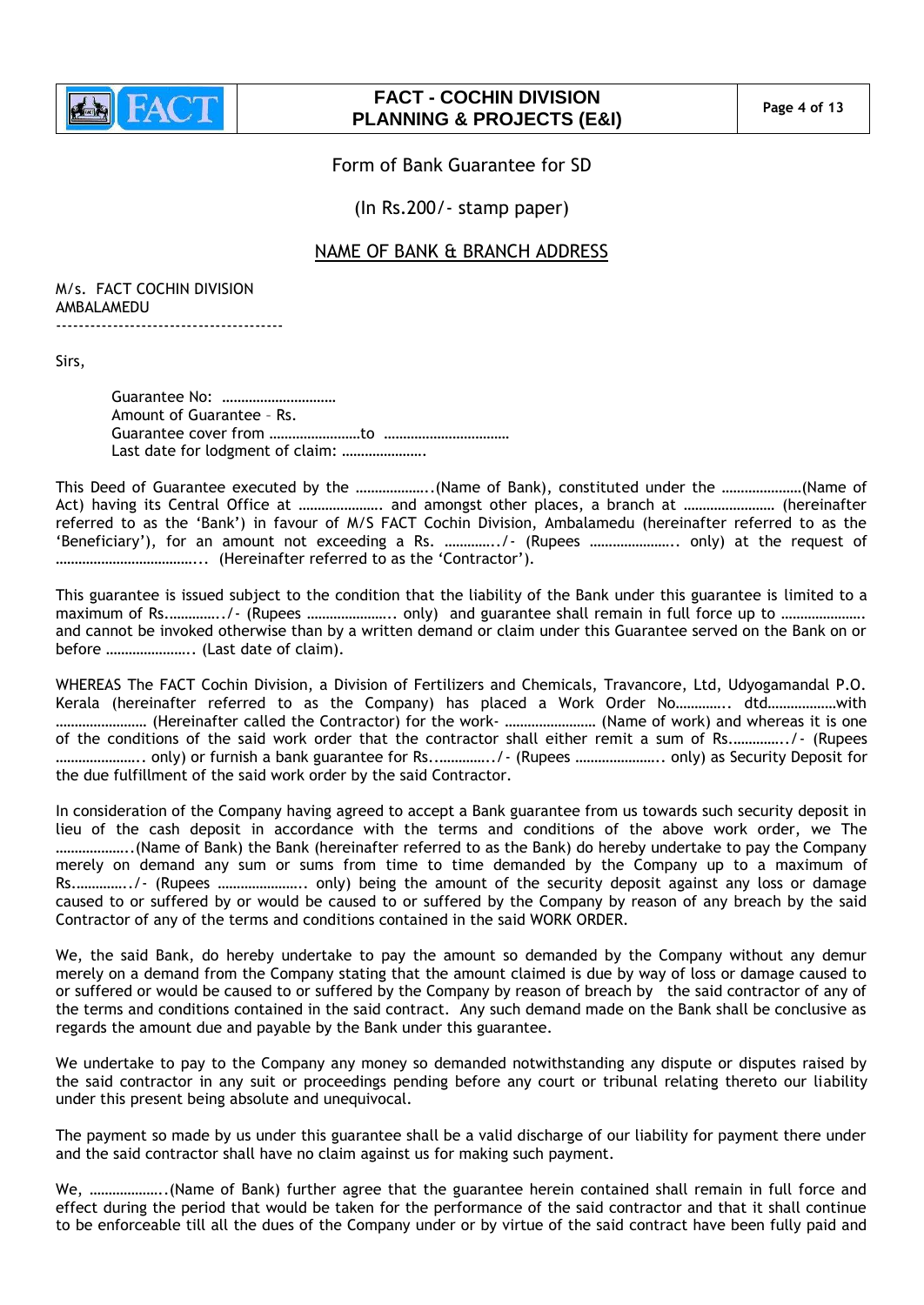

its claim satisfied or discharged or till the Company certified that the terms and conditions of the said contract have been fully and properly carried out by the said contractor and accordingly discharges this guarantee.

We, ………………(The Name of Bank) further agree with the said Company that they shall have the fullest liberty without our consent and without affecting in any manner our obligations hereunder to vary any of the terms and conditions of the said contract or to extend time of performance by the said contractor or to postpone for any time and from time to time any of the powers exercisable by it against the said contractor and either to enforce or forebear from enforcing any of the terms and conditions governing the said contract or securities available to the Company and the said Bank shall not be released from its liability under these presents by any exercise by the Company of the liberty with reference to the matters aforesaid or by reason of time being given to the said contractor or any other forbearance act or omission on the part of the Company or any indulgence by the Company to the said contractor any other matter or thing whatsoever which under the law relating to sureties, but for this provision, have the effect of so relieving us.

This guarantee shall not be affected by any change in the constitution of the Bank or the Company or the said contractor not shall this guarantee be affected by the change in the constitution of the Company or the said contractor by absorption with any other body or corporation and this guarantee shall be available to or enforceable by such body or corporation.

Our guarantee shall remain in force until …………………… unless a claim or demand is made within 06 months after the expiry of the above date all the Company"s right under the guarantee shall be deemed as waived/ forfeited and we shall be relieved and discharged from all liabilities hereunder, notwithstanding anything contained herein before our liability under this guarantee shall limited to an amount not exceeding Rs..…………../- (Rupees ………………….. only).

Any notice by way of request, demand or otherwise hereunder may be sent by post to the Bank addressed as aforesaid and if sent by post, it shall be deemed to have been given at the time when it would be delivered in due course of post and in proving such notices when given by post, it shall be sufficient to prove that the envelope containing the notice was posted and certificate signed by an officer of the Company that the envelope was so posted, shall be conclusive.

Disputes, differences if any relating to or arising out of this Bank Guarantee shall be settled by courts having jurisdiction over Udyogamandal in Kerala State where the registered office of the Company is situated and no other court shall have jurisdiction in the matter.

We, …………………….(Name of Bank) lastly undertake not to revoke this guarantee during its currency except with the previous, consent of the Company in writing.

Dated this the .................................day of ....................... Two Thousand and .........

For (Name of Bank)

Authorized Official Name Designation

Place: Date:

Full Address of the Branch issuing This Guarantee.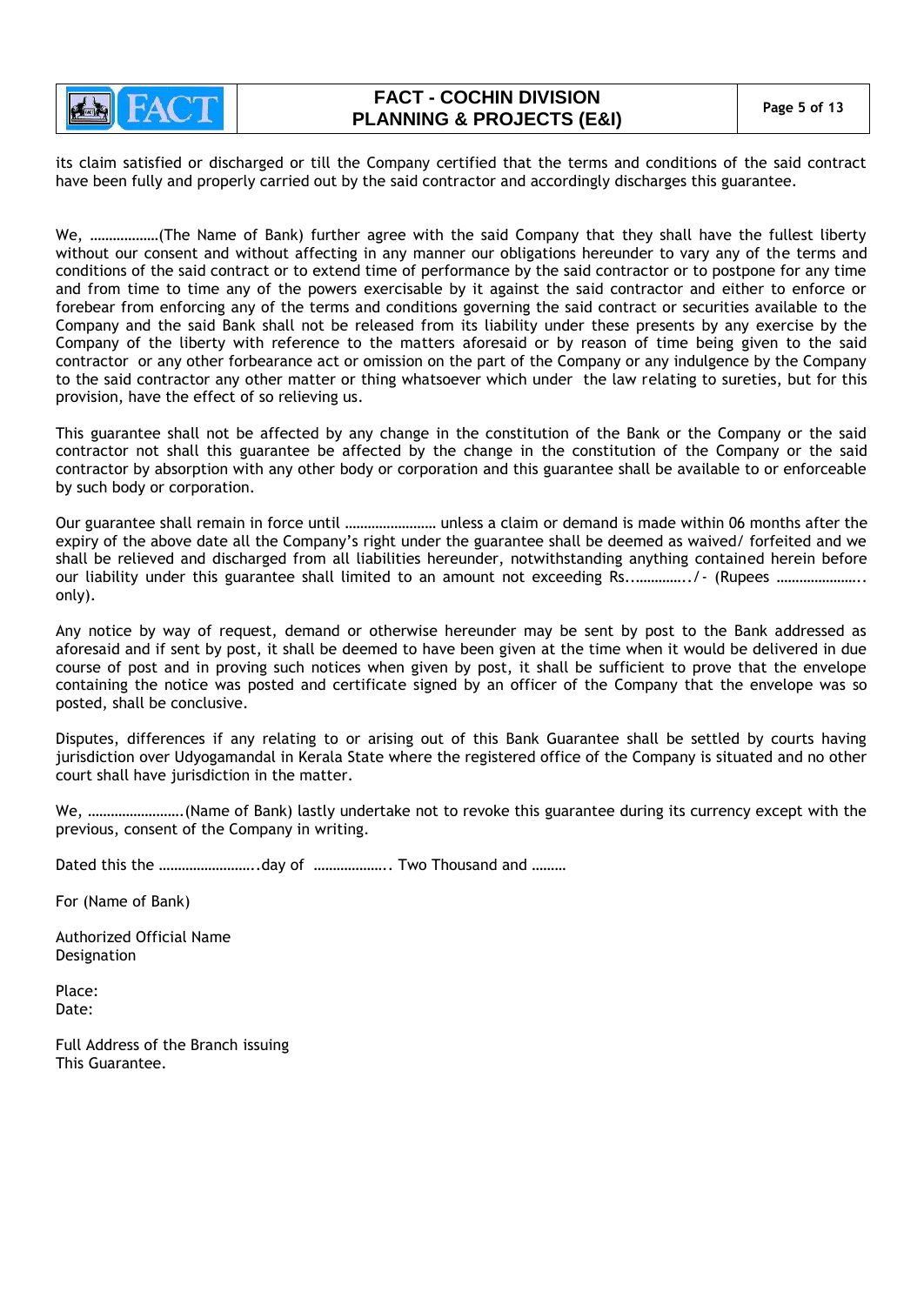

# **FACT - COCHIN DIVISION PLANNING & PROJECTS (E&I) Page 6 of 13**

# **GENERAL CONDITIONS OF CONTRACT**

# **Name of Work: Supply, Erection & commissioning of mini conference hall communication system in FACT-CD, Ambalamedu**

# **Tender No: 04026/2021-2022/23479 dtd 02.06.2021**

## **2.0 CONTRACTOR TO INFORM HIMSELF**

**2.1** The contractor is deemed to have visited the site and have gathered a clear idea of the nature and extent of work, probable area of operation, working space, leads, restrictions, labour situation with respect to availability, working hours, wages, benefits, terms of services, etc. The company will entertain no claim on the grounds of ignorance of above conditions or change in above conditions at any stage. Additional information may be collected from the Engineer-in-Charge of the work before quoting, if required. Contractor is also deemed to have examined specifications, schedules, drawings, special conditions and all other attachments.

**2.2** Except if and to the extent otherwise provided by the contract, the provision of the General Conditions of Contract and Special Conditions of Contract shall prevail over those of any other documents forming part of the contract.

**2.3** Special Conditions of Contract shall be read in conjunction with the General Conditions of Contract, specifications of work, drawings and any other documents furnishing part of this contract.

**2.4** Wherever any portion of the General Conditions of Contract is repugnant to or at variance with any provision of the Special Conditions of Contract, then unless a different inclusion appears, the provisions of the Special Conditions of Contract shall be deemed to override the provision of the General Conditions of Contract and shall to the extent of such repugnancy, or variations, prevail.

## **3.0 RATES**

**3.1** The accepted rates shall be for all the operations as per schedule of work and shall be inclusive of all labour charges such as daily wages, holiday wages, overtime wages, leave wages, canteen subsidy, bonus, retrenchment benefits, etc., incidental charges and profits, overheads etc. Rates shall also include elements of accident and medical expenses of labour, if required.

**3.2** The rates shall be firm till the completion of the work including extended period, if any and no claim for revision of rates on any account will be entertained. Also no claim due to any variation of quantities of individual items will be entertained. Contractor shall execute work at agreed rates up to +/- 25% of the initial contract value, if required.

## **4.0 ISSUE OF MATERIALS**

## **4.1 BY OWNER**

**4.1.1** List of materials which will be issued by OWNER (if any) shall be as per tender document.

**4.1.2** Materials indicated as free issue will be issued at the Company"s General Stores and the contractor will have to make his own arrangements for transportation and safe storage of such materials including all handling charges at his own cost. The contractor will have to bear the handling and transportation cost etc., for returning the surplus materials, scrap etc. to company storage points/scrap yard on completion of the work and no separate payment will be made for any such activities. Documentary evidence of returning of balance items, scrap etc. shall be obtained from the stores authorities and produced along with the reconciliation statement of department materials to be submitted with the final bill for the work.

**4.1.3** The maximum permissible limits of wastage/cut-pieces/excess or under consumption of materials supplied by owner will be decided by Engineer -in-Charge. For any portion of materials exceeding these limits or for any quantity of material remaining unaccounted, penal recovery of cost at double the book value of the materials will be made from the contractor.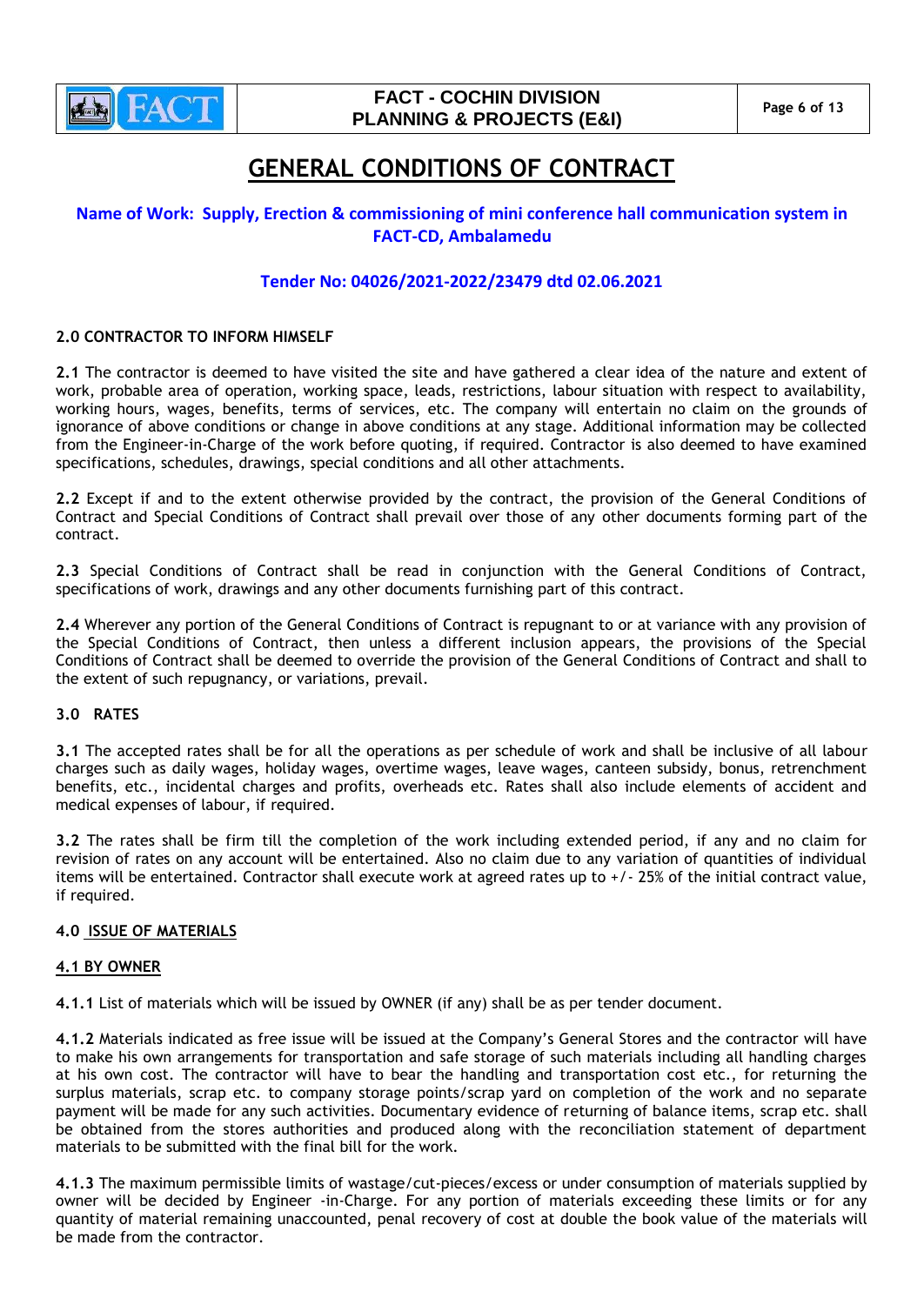

**4.1.4** Specific format or procedure applicable for material reconciliation of the work, if any, will be attached separately along with tender documents.

## **4.1 BY CONTRACTOR**

**4.2.1** Contractor shall procure in time, at his own cost and use in work all materials required for carrying out the work other than materials to be issued by the Company. All such materials so procured and brought to site shall be stored by contractor at the allotted places and security arrangements for the same shall be contractor"s responsibility.

**4.2.2** Materials under the contractor"s scope shall be provided in sufficient quantities and in time so that the work can be proceeded uninterruptedly. Contractor shall take advance action for procurement of all such items which are in scarce supply/availability of which are seasonal etc.

**4.2.3** Materials provided by the contractor shall be brand new and of specifications agreed herein or approved by the Engineer-in-charge. Decision by the Engineer-in-charge shall be final and binding on the contractor in respect of whether the material provided is in conformity to agreed specifications or not.

**4.2.4** Rejected materials, if any, shall be removed by the contractor from the site immediately as per instructions.

**4.2.5** Approval by the Engineer-in-charge or his representative shall not relieve the contractor of his responsibility to use materials of specified quality suitable for work and replacement/re-work if necessitated consequent to use of substandard materials shall be carried out by the contractor at his own cost.

**4.2.6** Whenever materials are to be brought inside the factory, the contractor shall give a declaration at the security gate, indicating the name of work, Work Order No. and the details of materials with quantities against each brought inside, with copies of invoice (if any), in triplicate and get the acknowledgement from the Security Officer-in-charge at the gate.

## **5.0 EARNEST MONEY DEPOSIT, SECURITY DEPOSIT AND MAINTENANCE PERIOD.**

## **5.1 Bid Security Declaration in lieu of Earnest Money Deposit.**

All bidders except those specifically exempted shall furnish "Bid Security Declaration" as per the format attached, in lieu of Earnest Money Deposit. Submission of Bid Security Declaration, EMD and document fee is exempted for Micro, Small and Medium Enterprises (MSME) having a valid certificate of registration / Udyog Adhar issued by the National Small Industries Corporation/Govt. of India. Copy of the certificate shall be provided along with the bid to avail exemption. Submission of Bid Security Declaration, EMD and document fee is exempted for government departments / PSUs / Khadi Board / registered labour contract cooperative societies also. **Bids submitted without 'Bid Security Declaration' shall be rejected, except those specifically exempted as above.**

**5.2** The Security Deposit for the work shall be **03%** of the Work Order value and the contractor shall remit it to the Finance Department in cash or furnish a Demand Draft for the amount, payable at Ambalamedu, within 15 days of issue of the Work Order, or before the start of work in the case of contracts of urgent nature. (However if the amount exceeds Rs. 10,000/- Bank guarantee from a Nationalized / Scheduled Bank is also accepted as SD). The bank guarantee shall be valid till completion of work or expiry of guarantee period (if any) after completion of work, whichever is later. The claim period of the bank guarantee shall be valid till 6 (six) months after the expiry of its validity.

**5.3** All the items supplied by the vendors must be guaranteed for one year from the date of its taking over by OWNER unless the guarantee period is mentioned against the items. Defects noted in the work during this period due to poor quality materials supplied by contractor or workmanship shall be rectified by the contractor at his cost. The Security Deposit will be released only on completion of the maintenance period specified above, provided the contractor has cleared all dues and rectified defects if any.

**5.4** For work orders having a value greater than Rs. 3,00,000, the contractor shall execute an agreement on stamp paper of the required value (presently Rs. 200) as per the proforma prescribed by the company for the satisfactory performance of the contract. Non-remittance of Security Deposit in time/ Non-execution of the agreement within a reasonable time will result in cancellation of Work Order and forfeiting of EMD and also disqualification from further quoting for other tenders invited by the Company.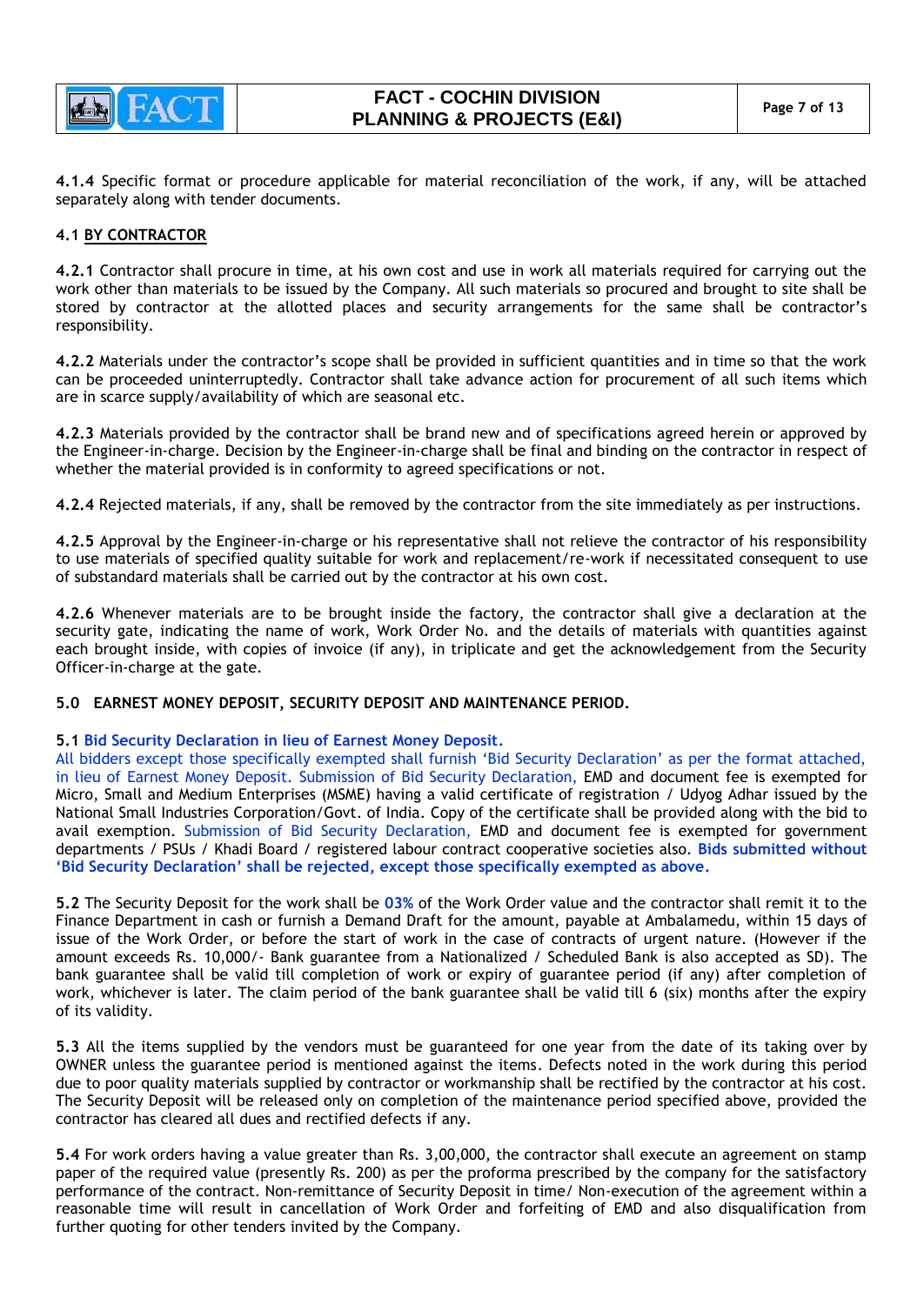

## **6.0 TIME OF COMPLETION AND LIQUIDATED DAMAGES.**

6.1 The total period for completion of the work shall be as specified in the Notice Inviting Tenders from the date of Work-to-Proceed Notice. The work may be taken up in different areas and completed within the contract period as per priorities fixed by the Engineer-in-Charge. Urgent works shall be completed within period fixed by the Engineer-in-Charge. The entire work shall be carried out to a mutually agreed program with the Engineer-in-Charge.

6.2 If time of completion of the work is specified in WORKING DAYS it means all working days of FACT excluding Sundays, public holidays, days lost due to rain, days lost due to non-clearance from concerned departments etc. Days lost due to contractor"s inability to arrange the work in spite of availability of work fronts will be counted as Working Day.

6.3 If the work is delayed due to reasons attributable to owner or due to force majeure conditions, Contractor shall be given suitable extension of time but will not be eligible for any other claim or compensation.

6.4 If the work is delayed due to reasons attributable to the contractor, Liquidated Damages will be recovered from the contractor at the rate of  $\frac{1}{2}$  % (Half Percent) of the contract value per each week or part thereof, of delay, subject to a maximum of 7.5 % of the contract value.

6.5 If in the opinion of the Engineer-in-Charge the works are unduly delayed, owner shall have the right to get such delayed items of work executed through any other agency of its choice at the risk and cost of the contractor.

## **7.0 PAYMENTS**

**7.1** Payment will be made only after the satisfactory completion of the work after deducting Income Tax and any other amount due to OWNER.

**7.2** Final contract price will be paid after completion of work in all respects and taking over by OWNER, clearance of site, settlement of pending claims on account of labour employed by contractor and after deducting all payments already made, Liquidated Damages if any, income tax, any other amount due to owner etc.

## **8.0 EXTRA ITEMS**

**8.1** If any extra item of work is found necessary during the course of execution, the contractor shall carry out such works also as per the instructions of the Engineer-in-Charge. The rates for such items will be worked out in the following manner:

8.1.1. Derived from similar items in the contract.

8.1.2. Worked out from data on the basis of which estimate for the work was prepared, adding the rate or deducting there from, the overall tender variation.

8.1.3. Based on actual, if the rates cannot be arrived at in any of the above manner. In this case the actual cost of materials, labour, incidental charges and all that is necessary for the work plus 10 % towards overheads and profit will be paid to the contractor. For working out rates on the basis of actual, the contractor shall produce documentary evidence of various expenses incurred by him and details such as labour engaged, materials purchased etc. shall be reported to Engineer-in-Charge as and when such expenditure occurred.

## **9.0 SAFETY AND SECURITY**

**9.1** The contractor shall strictly observe all safety precautions and security regulations of owner and shall comply with the instructions of the Engineer-in-Charge or his deputies in this regard. (Refer safety practices attached).

## **10.0 TERMS OF ENGAGING LABOUR**

**10.1** The contractor shall observe all statutory labour rules/laws/regulations of Govt.of India, State Government, Local Bodies or any office or authority pertaining to employment of labour. Payment of daily wages, holiday wages, leave salary, bonus ESI/PF, retrenchment compensation etc. will be the responsibility of the Contractor. If any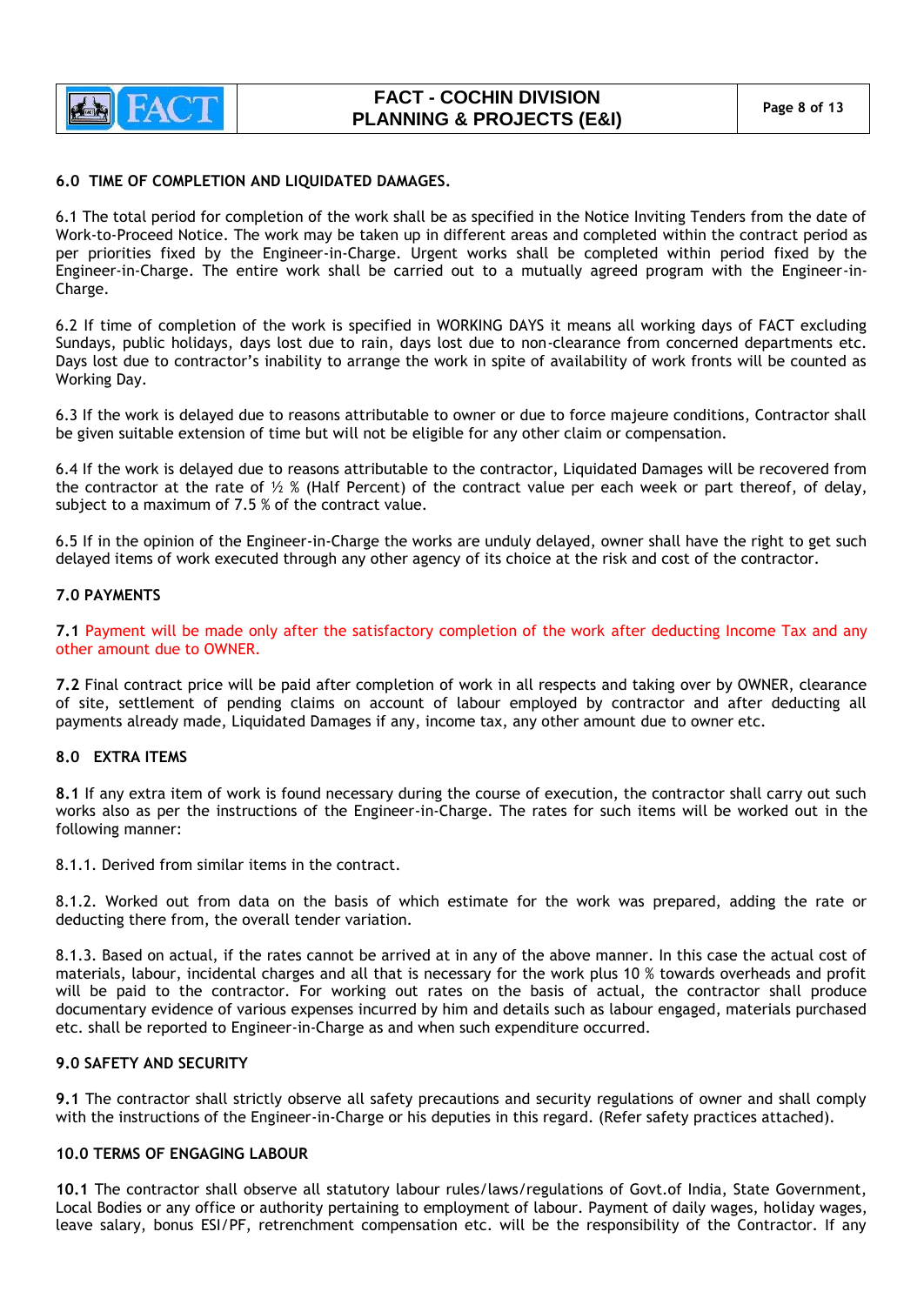

# **FACT - COCHIN DIVISION PLANNING & PROJECTS (E&I) Page 9 of 13**

expense is incurred to owner on the above accounts, the same shall be recovered from the contractor. The contractor shall maintain wage register, muster roll, etc. required as per law.

**10.2** All the workmen in work site shall wear safety shoes and safety helmet. All safety precautions for workmen are to be taken by the contractor while doing the work and clearance for work shall be taken from sections/plants concerned and if necessary from the safety department as well.

**10.3** As per clause 21(2) of the contract Labour (Regulation & Abolition Act) a representative of the principal employer has to certify the amount paid as wages to the contract labourers. Therefore, payments to contract employees are to be made in the presence of the owner"s representative. Contractors should submit the wage bill of the workers employed by him to our payroll before 5<sup>th</sup> day of the succeeding month, enabling FACT to recover PF, ESI and any other statuary recoveries. Any delay in the submission of the muster rolls by the contractor may result in delayed settlement of bills and also recovery of penalty and damages for delayed remittance of PF/ESI as per rules.

**10.4** The contractor is liable for payment of all claims for damages/compensation or expenses payable as a result of any accident or injury sustained by the workmen employed or hired by him in the execution of the contract, which he is liable to pay by rule, law and order of Government. The expenses, if any incurred by the company on the above, will be realized from amounts that may be due to the contractor from the company.

**10.5** Passes issued to the workers from the Company for a particular work shall not be used for any other work and are not transferable. Every employee engaged by the contractor must produce the pass on demand while working in the factory area.

**10.6** The Contractor shall pay the wages to the workers only through banks. Proof of bank remittance certified by banks is to be submitted along with the wage roll to the work executing department before 5<sup>th</sup> of every month. A copy of the same proof of bank remittance is also to be attached along with the bills to Finance Department.

**10.7** Application for Entry Pass to workers shall be submitted by the contractor to CISF through the work-executing department and HR/Welfare department. The contractor shall submit the following documents to the Welfare Department.

- a) Copy of age proof
- b) Police clearance certificate
- c) Copy of bank pass book
- d) Copy of Aadhaar
- e) Two copies of passport size photographs
- f) Duly filled application for ESI and PF enrolment (for new members)

## **11.0 TECHNICAL SUPERVISOR**

**11.1** The contractor shall appoint a full time technical supervisor as required and approved by the Engineer-in-Charge, He will be responsible for the proper conduct of the work. The instructions given to him or to any other authorized person of the contractor shall be considered as instructions given to the contractor. The technical supervisor or an authorized agency shall be available at site during all working hours throughout the contract period to receive instructions from the Engineer-in-Charge.

**11.2** The contractor shall submit a letter of authorization containing verification of identity of the person(s) appointed as technical supervisor(s), before permitting access to FACT premises and issue of materials.

**12.0** Materials, Specifications of work, measurements and any other conditions not mentioned herein shall be as per relevant Indian Standard Specifications, codes, Regulations, Laws etc or as directed by Engineer-in-Charge. Tests if required before taking over of the work by owner shall be done by contractor at his cost.

**13.0** Electricity and water if required for the work will be given free of cost at one point. The contractor shall make his own arrangements for taking connections from that point.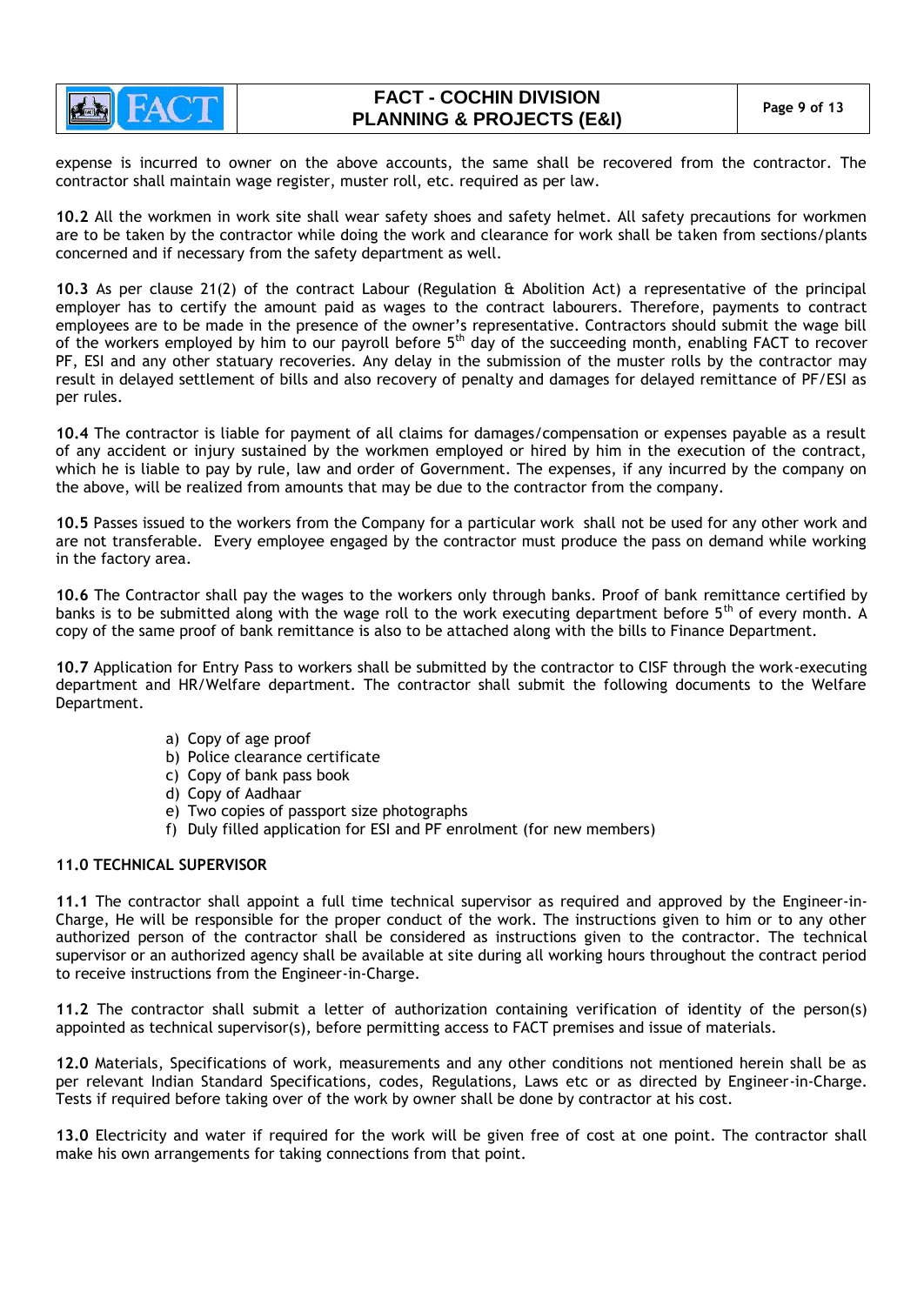

## **14.0 TAXES, ROYALTIES ETC.**

**14.1** Rates quoted shall include all royalties, taxes, duties, levies etc., including the cess payable under "The Building and Other Construction Workers Welfare Cess Act 1996" but exclusive of GST. Rate of GST shall be clearly mentioned in the offer.

**14.2** The contractor shall produce Income Tax clearance certificate if asked for. The Contractor shall furnish their PAN & GSTIN numbers along with their bills for effecting payments. Contractors who are not under the purview of GST shall submit a declaration in the specified format along with the offer

**14.3** GST applicable for the work shall be paid extra. Taxes and duties shall be paid only on submission of documentary evidence towards payment of taxes and duties and filing of necessary returns for enabling FACT to take input tax credit

## **15.0 DISPUTES**

**15.1** Should there be any discrepancy, inconsistency, error or omissions in the contract or any of the contract documents the matter may be referred to the concerned Controlling Officer through the Engineer-in-charge who shall give his decision and issue to the contractor instructions directing in what manner the work is to be carried out. The decision of the Controlling Officer shall be final and conclusive and the contractor shall carry out the work in accordance with his decision.

**15.2** This contract shall be subject to and shall in all respects be governed by Indian law. If any dispute(s) arises out of or in connection with this contract, or in respect of any defined legal relationship associated therewith or derived there from, the parties agree to submit the disputes to arbitration under the ICADR (International Center for Alternate Dispute Resolution) Arbitration Rules 1996. The authority to appoint the Arbitrator shall be the International Centre for Alternate Dispute Resolution. The number of Arbitrator shall be one and the language of the arbitration proceedings shall be English. The place of arbitration proceedings shall be Ernakulam in Kerala.

**15.3** Any legal proceedings relating to this contract shall be limited to courts of law under the jurisdiction of the Kerala High Court at Ernakulam.

## **16.0 EXECUTION AND TEMPORARY SUSPENSION OF WORK**

**16.1** In case of emergencies or if required to meet the time schedule, contractor shall arrange work beyond the normal working hours as per the instructions of the Engineer-in-Charge and no extra payment will be payable for such work carried out.

**16.2** The contractor shall take care to see that none of the existing structures, fittings, other contractors" properties, etc. is damaged due to carelessness on his part or on the part of his workers. If such damages occur, the company will have the right to recover such damages from the contractor. The contractor shall keep the site clean and neat at all times.

**16.3** All dismantled materials, debris etc. shall be conveyed and deposited at places pointed out by the Engineerin-Charge.

**16.4** In the event of the company is compelled to postpone its activities relating to the work at any stage during the currency of contract, it may either suspend or terminate the contract by giving prior notice to the contractor. In the event of such suspension of contract, immediately on receipt of notice therefore from the company, the contractor shall suspend all activities at site, except those essentially to be carried out to safeguard and secure work for the time being in progress in a safe manner without wastage of materials and temporarily disband or reassign his workmen except those essentially required at site such as for security of contractor"s equipments and materials. Contractor shall further be entitled for extension of time schedule corresponding to the period of suspension including permitted period for re-mobilization.

**17.0** The contractor shall sign all the pages of documents and the tender shall be submitted to the authority mentioned in the NIT.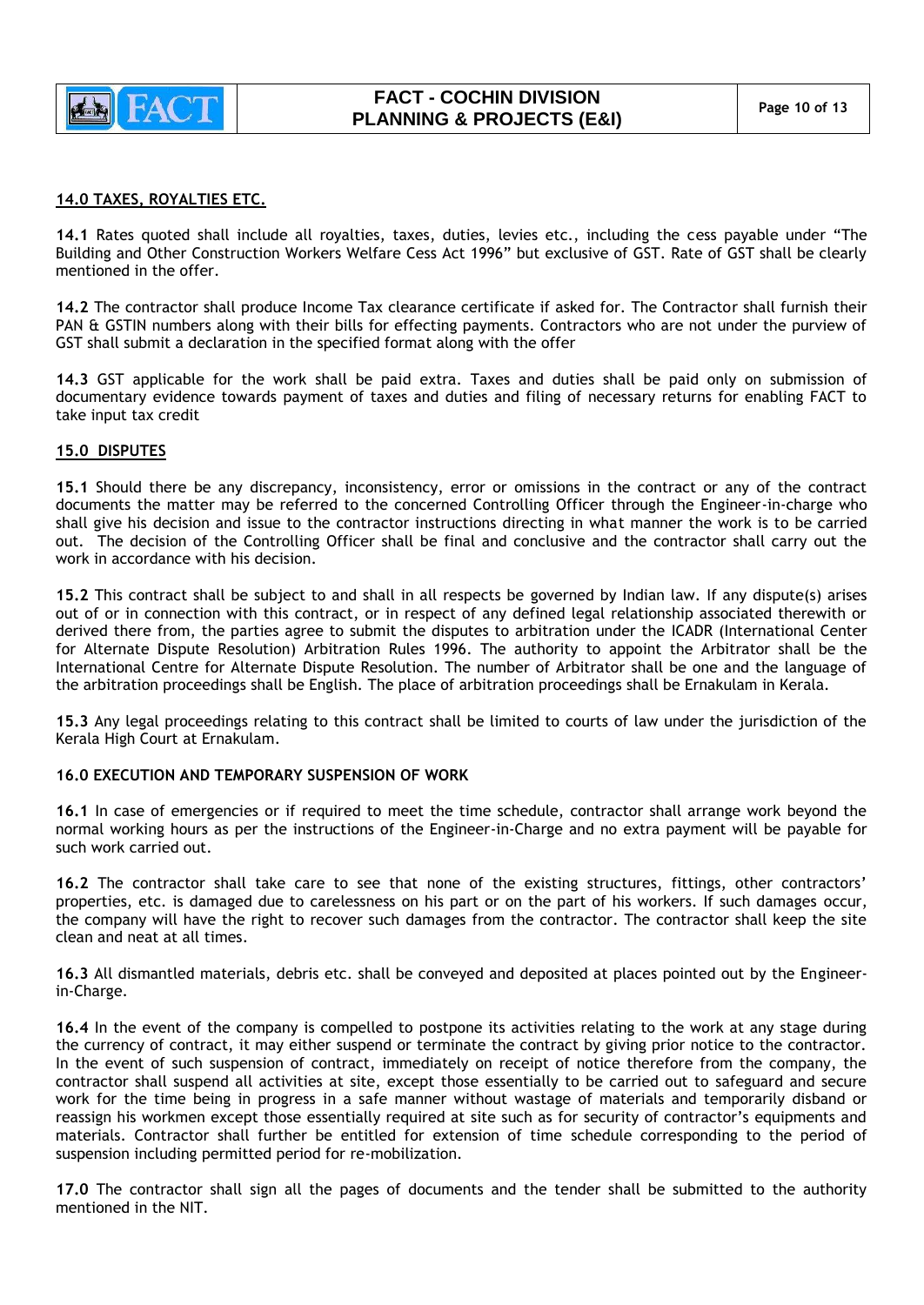

**18.0** Owner reserves the rights to accept or reject any offer in whole or part without assigning any reasons. Incomplete, unsolicited or late bids are liable to be rejected.

**19.0** Bidder shall furnish, if required, details of status of bidder, experience, current commitments, equipment available etc.

**20.0** Contractor shall use only calibrated test equipment/instruments for the works and valid calibration/test certificates shall be available for all such instruments.

**21.0** We are a company having Environmental Management System according to ISO 14001 standard. The Contractor/Supplier shall ensure that none of their activities cause damaged to the environment. Special care shall be taken in packing and transportation to avoid spillages, or release of any hazardous gases/dust to the atmosphere. The worker employed by the contractors/suppler shall be properly trained for handling of the materials and for dealing with emergencies arising out of spillages or releases. Contractors shall ensure that all waste materials/debris from the work site will be removed to the area earmarked for the purpose immediately after completion of the work.

**22.0 FRAUD PREVENTION POLICY: -** Bidders shall comply with Fraud Prevention Policy of FACT 2012 (FPPF 2012). The said Policy is available in FACT Website [www.fact.co.in](http://www.fact.co.in/)

## **23.0 SUB-LETTING AND ASSIGNMENT**

**23.1** CONTRACT shall be binding and inure to the benefit of the parties hereto and to their successors in right and shall not be assignable by either unless the other party has given its consent in writing to such assignment.

**23.2** CONTRACTOR shall not sub-let or sub-contract any or all of its obligations under CONTRACT to any other party without prior written consent of FACT-CD. In the event of CONTRACTOR sub-letting the WORK or part thereof to any other party or engaging any sub-contractor, CONTRACTOR shall still be responsible to FACT-CD for performance of the whole CONTRACT and shall ensure that such other party to whom WORK or part thereof is sub-let or subcontracted perform the portion of WORK so sub-let or sub-contracted as per provisions herein and the persons employed at SITE by such other party shall be deemed employed by CONTRACTOR.

Signature

Name & Address of Contractor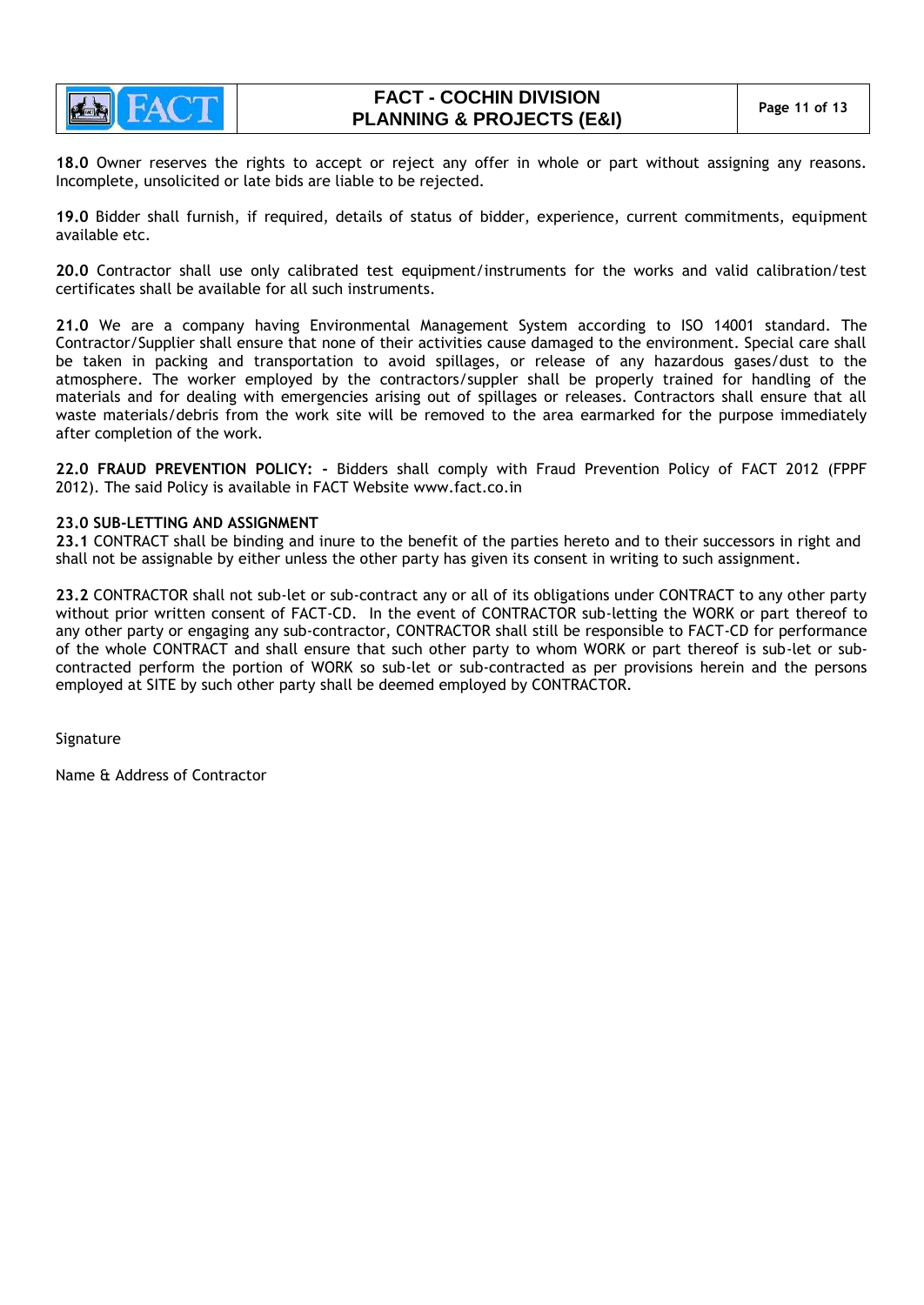

# **FACT - COCHIN DIVISION PLANNING & PROJECTS (E&I)** Page 12 of 13

# **SAFETY PRACTISE**

- 1. The contractor shall observe all statutory and legal requirements by Central and State Governments applying to the work as well as any local regulations applying to the site issued by Owner or any authority.
- 2. PARTICULAR ATTENTION IS DRAWN TO THE FOLLOWING
	- a) In case of accident, OWNER"S Safety Engineer/Engineering-in-charge shall be informed in writing within 24 hours of occurrence of the accident. The Contractor shall strictly follow regulations laid by Factory Inspector and Govt.Authority in this regard.
	- b) Fencing all contractors' plant. Platforms, excavations etc.
	- c) Compliance with all electricity regulations.
	- d) Compliance with statutory requirements for inspection and tests of all lifting appliance and auxiliary lifting gear.
- 3. Staircases, doors or gangways, must not be obstructed in any way that will interfere with means of access or escape.
- 4. The contractor shall notify Owner of his intention to bring on site any equipment or container holding liquid or gaseous fuel or other substances, which might create a hazard. The Owner will have the right to prohibit the use of such equipments or to prescribe the conditions under which such equipment may be used.
- 5. Where it is necessary to provide and / or store petroleum products or petroleum mixtures and explosives, the contractor shall be responsible for carrying out such provisions and or storage in accordance with the rules and regulations laid down in Petroleum and Carbide of Calcium Manual published by the Chief<br>Inspector of Explosives of India. All such storage shall have the prior approval of Owner. In case Inspector of Explosives of India. All such storage shall have the approvals are required from Chief Inspector of Explosives or any statutory authorities, the Contractor shall be responsible for obtaining the same.
- 6. The Contractor shall be responsible for the safe storage and use of any radiographic sources or those of his subcontractors.
- 7. Work Permit in the prescribed Proforma shall be obtained from Owner"s Safety Engineer/Engineer-in-charge before carrying out any work within the project premises in the following situations.
- a) Any work involving open flames and sparks such as welding gas cutting, soldering, grinding etc.
- b) Sand blasting.
- c) Entry into hazardous and potentially hazardous areas.
- 8. Good house keeping must be practiced by Contractor"s personnel at all times within the project area.
- 9. For the safe execution of certain works, personal protective/safety devices as stipulated by Safety Codes/Safety Engineer shall be provided and maintained by the contractor.
- 10. Any unsafe work practice/working conditions during execution of work shall be corrected immediately on bringing the same to the attention of contractor by owner"s Safety Engineer.
- 11. Contractor shall strictly adhere to safe traffic practices within plant area with respect to speed limit, parking of vehicles etc.
- 12. All scaffolding pipes shall be fastened with clamps and tying of pipes with ropes, coir etc shall not be normally permitted.
- 13. ELECTRICAL SAFETY REGULATIONS
- 13.1. In no circumstances will the contractor interfere with fuses and electrical equipments belonging to the owner or other contractors.